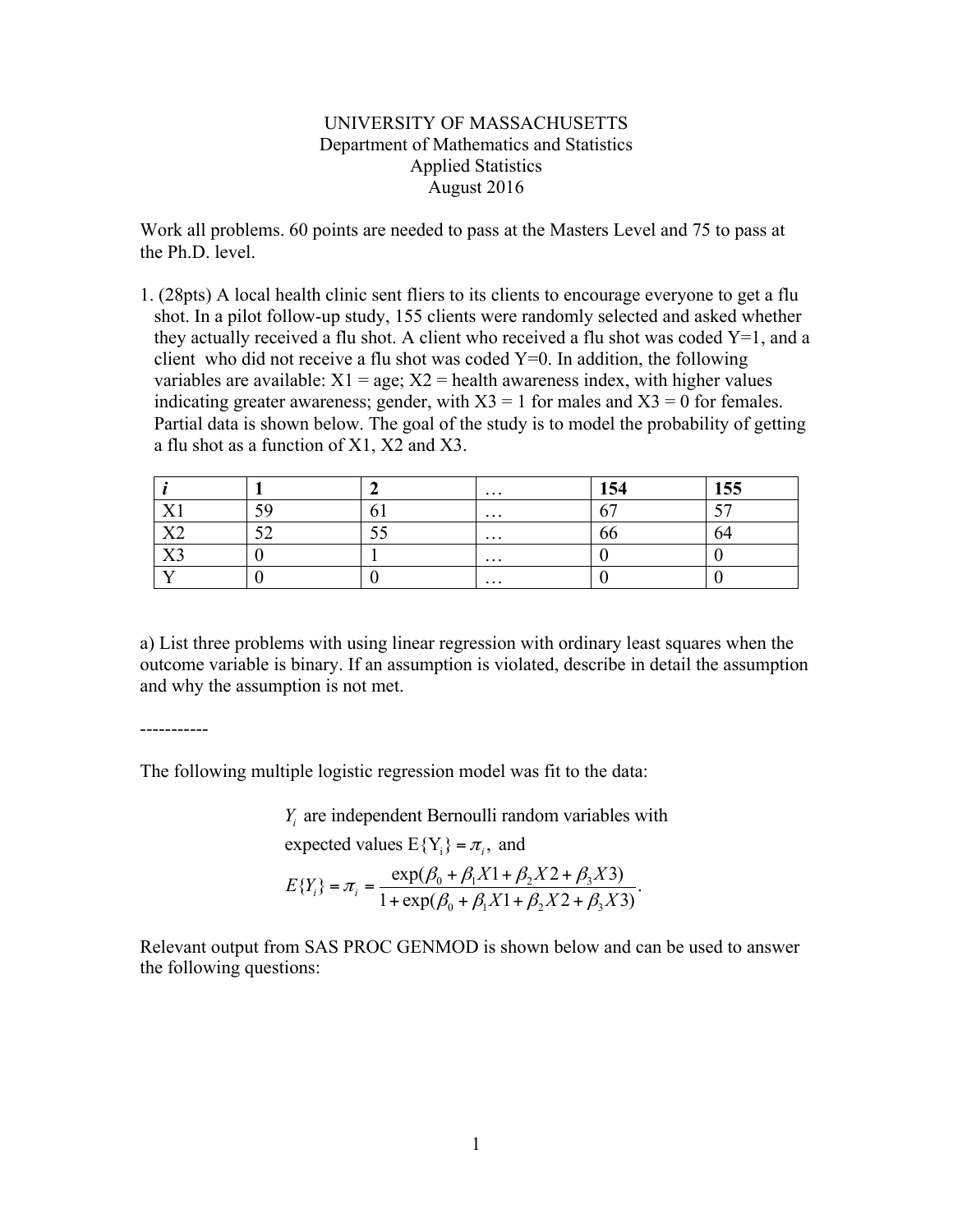| Analysis Of Maximum Likelihood Parameter Estimates |    |                 |                          |           |                                                 |                    |            |
|----------------------------------------------------|----|-----------------|--------------------------|-----------|-------------------------------------------------|--------------------|------------|
| Parameter                                          | DF | <b>Estimate</b> | <b>Standard</b><br>Error |           | Likelihood<br>Ratio 95%<br>Confidence<br>Limits | Wald<br>Chi-Square | Pr > ChiSq |
| Intercept                                          | 1  | $-1.5995$       | 3.1660                   | $-7.9341$ | 4.5746                                          | 0.26               | 0.6134     |
| x1                                                 | 1  | 0.0701          | 0.0307                   | 0.0114    | 0.1328                                          | 5.22               | 0.0223     |
| $x^2$                                              |    | $-0.0888$       | 0.0363                   | $-0.1648$ | $-0.0207$                                       | 5.97               | 0.0146     |
| x3                                                 |    | 0.3950          | 0.5308                   | $-0.6352$ | 1.4720                                          | 0.55               | 0.4568     |
| <b>Scale</b>                                       | 0  | 1.0000          | 0.0000                   | 1.0000    | 1.0000                                          |                    |            |

Note: The scale parameter was held fixed.

| <b>LR Statistics For Type 3 Analysis</b> |  |                                         |        |  |  |  |
|------------------------------------------|--|-----------------------------------------|--------|--|--|--|
|                                          |  | Source   DF   Chi-Square   $Pr$ > ChiSq |        |  |  |  |
| x1                                       |  | 5.50                                    | 0.0190 |  |  |  |
| x2                                       |  | 6.67                                    | 0.0098 |  |  |  |
| x3                                       |  | 0.56                                    | 0.4538 |  |  |  |

b) State the estimated logistic regression function (i.e. the estimated logistic regression model).

- c) Find  $exp(b_1)$ ,  $exp(b_2)$ ,  $exp(b_3)$ .
- d) Interpret  $exp(b_1)$ ,  $exp(b_2)$ ,  $exp(b_3)$ .
- e) Find the estimated log-odds of receiving a flu shot for *i*=2.

f) Find the corresponding estimate for the probability of receiving a flu shot for *i*=2.

- g)
- g.i) State the null and alternative hypotheses.
- g.ii) Find the likelihood ratio  $G<sup>2</sup>$  test statistic.
- g.iii) What degree of freedom is used for likelihood ratio  $G^2$  test statistic?
- g.iv) Find the p-value of the test.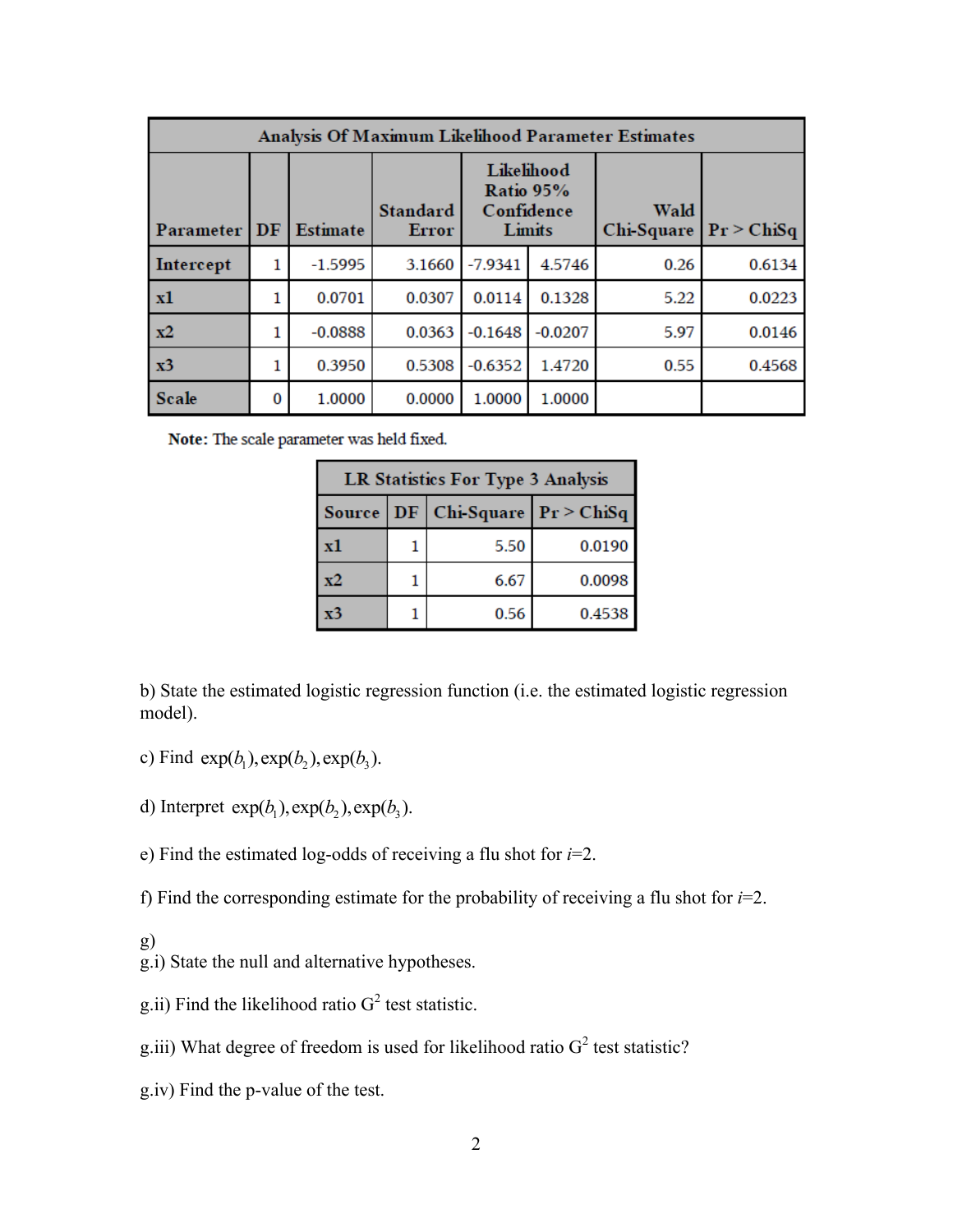g.v) Based on the p-value, should the null hypothesis be rejected? Why or why not?

g.vi) What do the above results tell you about  $\beta_1$  and X1? Explain your answer.

2. (28pts) A large company is studying whether the quality of work score, based on supervisor evaluations, is different for female and male employees. They collected data on a random sample of *n* employees, with the following variables: Y=quality of work score (range 0-100, 100 is highest quality),  $X1$ =vears of work experience,  $X2=1$  if female, X2=0 if male. The company studied the following multiple linear regression model:

$$
Y_i = \beta_0 + \beta_1 X_{i1} + \beta_2 X_{i2} + \beta_3 X_{i1} * X_{i2} + \varepsilon_i; \quad i = 1,...,n,
$$
  
where the  $\varepsilon_i$  are independent, Normally distributed,  
 $E{\{\varepsilon_i\}} = 0$ , and  $Var{\{\varepsilon_i\}} = \sigma^2$ ; in addition,  $\varepsilon_i$  are independent of X1.

a) The model was fit and the resulting parameter values are:

$$
\beta_0 = 7.1, \beta_1 = 2.3, \beta_2 = 6.8, \beta_3 = -1.7.
$$

Draw the mean regression function  $E(Y|X1, X2)$ . Discuss the type of dependence between Y and (X1,X2) that is described by this regression model.

b) Consider the following statement: for every year of work experience there is no difference in the quality of work score between females and males. Set up a hypothesis based on one more parameters of the regression model that can be used to test this statement.

c) Based on the model given in Formula (A) above, how would you test your hypothesis of the previous part? State the test statistic and its distribution under the null hypothesis. What degrees of freedom are used?

d) Consider the following statement: The effect of years of work experience on the quality of work score does not depend on being female or male. Set up a hypothesis based on one more parameters of the regression model that can be used to test this statement.

e) Based on the model given in Formula (A) above, how would you test your hypothesis of the previous part? State the test statistic and its distribution under the null hypothesis. What degrees of freedom are used?